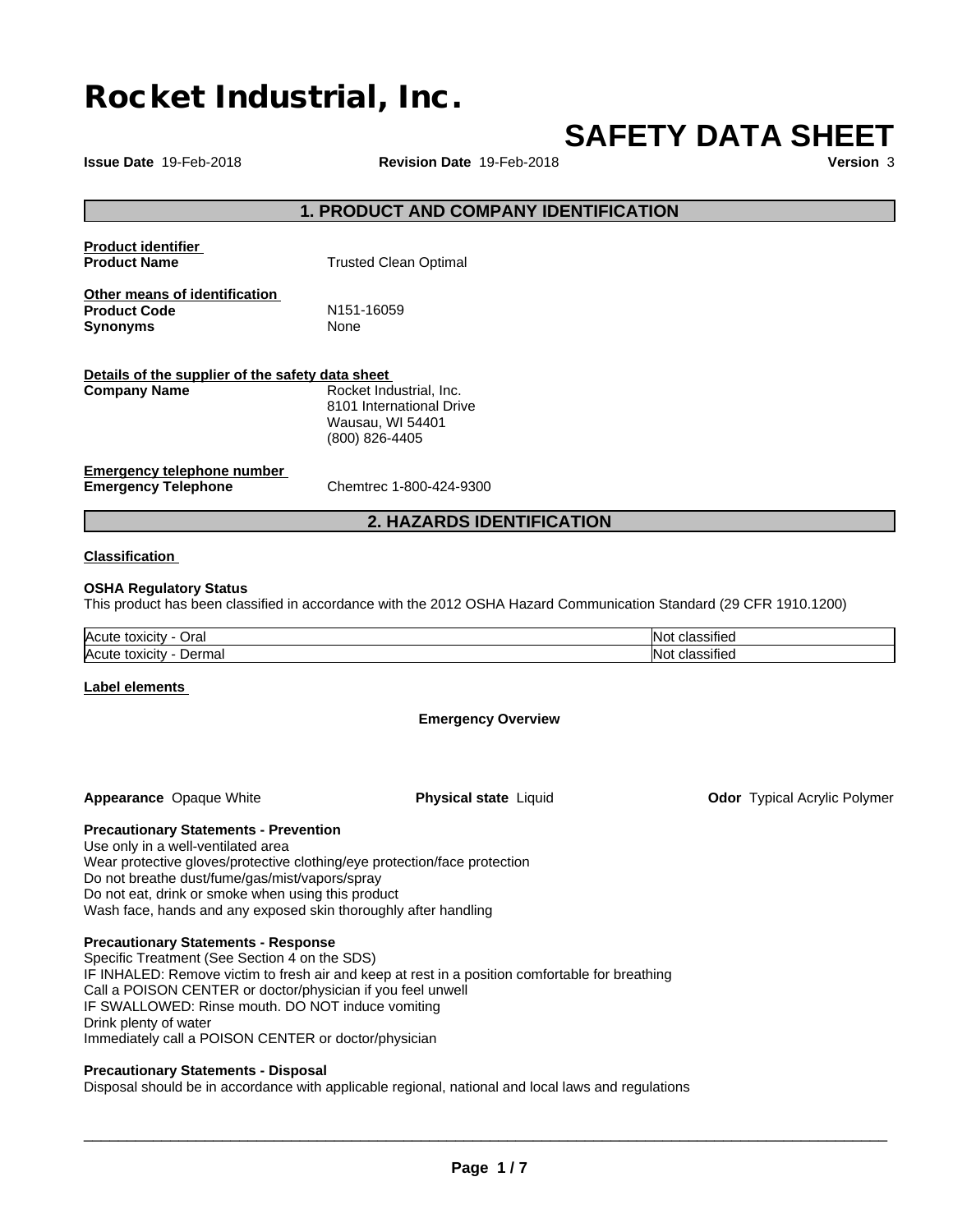## **Hazards not otherwise classified (HNOC)**

**Other Information**

- Harmful to aquatic life with long lasting effects
- Harmful to aquatic life

Unknown Acute Toxicity 0% of the mixture consists of ingredient(s) of unknown toxicity

# **3. COMPOSITION/INFORMATION ON INGREDIENTS**

| $\sim$<br>าไก่≙m.<br>- -- -<br>ame | No.          | w.<br>04<br>ant-‰ | $\sim$<br><br>necie. |
|------------------------------------|--------------|-------------------|----------------------|
| nonhota<br>vethyl<br>rib.<br>nate  | 70<br>$\sim$ |                   |                      |

\*The exact percentage (concentration) of composition has been withheld as a trade secret.

| <b>4. FIRST AID MEASURES</b> |                                                                                                                         |  |
|------------------------------|-------------------------------------------------------------------------------------------------------------------------|--|
| <b>First aid measures</b>    |                                                                                                                         |  |
| <b>Skin Contact</b>          | Wash off immediately with soap and plenty of water. If skin irritation persists, call a<br>physician.                   |  |
| Eye contact                  | Rinse thoroughly with plenty of water for at least 15 minutes, lifting lower and upper eyelids.<br>Consult a physician. |  |
| <b>Inhalation</b>            | Remove to fresh air.                                                                                                    |  |
| Ingestion                    | Clean mouth with water and drink afterwards plenty of water.                                                            |  |
|                              | Most important symptoms and effects, both acute and delayed                                                             |  |
| <b>Symptoms</b>              | Any additional important symptoms and effects are described in Section 11: Toxicology<br>Information.                   |  |
|                              | Indication of any immediate medical attention and special treatment needed                                              |  |
| Note to physicians           | Treat symptomatically.                                                                                                  |  |
|                              | <b>5. FIRE-FIGHTING MEASURES</b>                                                                                        |  |

#### **Suitable extinguishing media**

Use extinguishing measures that are appropriate to local circumstances and the surrounding environment.

**Unsuitable extinguishing media** Caution: Use of water spray when fighting fire may be inefficient.

## **Specific hazards arising from the chemical**

No Information available.

**Explosion data Sensitivity to Mechanical Impact** None. **Sensitivity to Static Discharge** None.

#### **Protective equipment and precautions for firefighters**

As in any fire, wear self-contained breathing apparatus pressure-demand, MSHA/NIOSH (approved or equivalent) and full protective gear.

# **6. ACCIDENTAL RELEASE MEASURES**

**Personal precautions, protective equipment and emergency procedures**

**Personal precautions** Ensure adequate ventilation, especially in confined areas.

**Environmental precautions**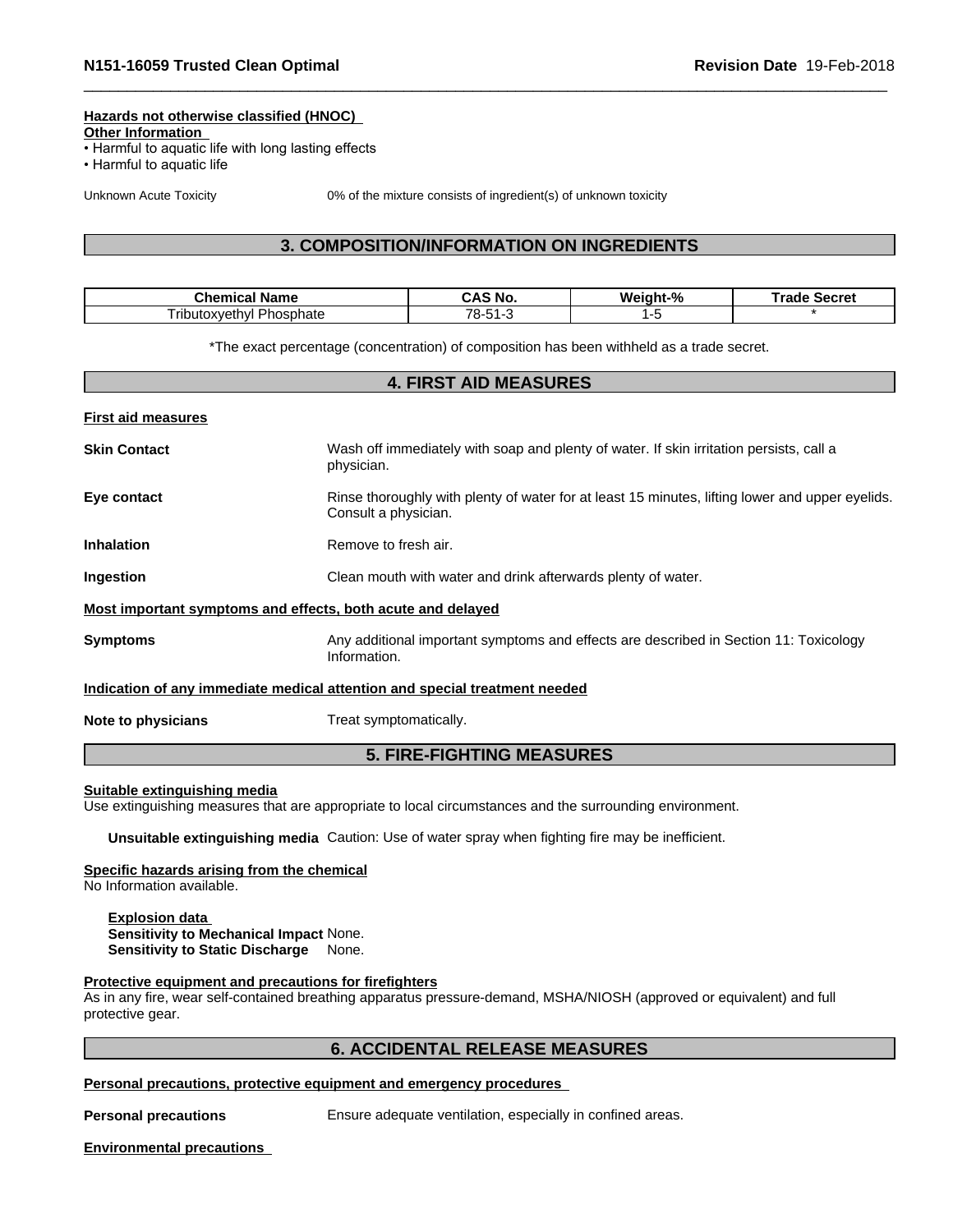| <b>Environmental precautions</b><br>Do not allow into any storm sewer drains, lakes, streams, ponds, estuaries, oceans or other<br>surface water bodies. Should not be released into the environment. Dispose of according to<br>all local city, state and federal rules and regulations. |                                                                          |  |
|-------------------------------------------------------------------------------------------------------------------------------------------------------------------------------------------------------------------------------------------------------------------------------------------|--------------------------------------------------------------------------|--|
| Methods and material for containment and cleaning up                                                                                                                                                                                                                                      |                                                                          |  |
| <b>Methods for containment</b>                                                                                                                                                                                                                                                            | Prevent further leakage or spillage if safe to do so.                    |  |
| Pick up and transfer to properly labeled containers.<br>Methods for cleaning up                                                                                                                                                                                                           |                                                                          |  |
|                                                                                                                                                                                                                                                                                           | <b>7. HANDLING AND STORAGE</b>                                           |  |
| <b>Precautions for safe handling</b>                                                                                                                                                                                                                                                      |                                                                          |  |
| Advice on safe handling<br>Handle in accordance with good industrial hygiene and safety practice.                                                                                                                                                                                         |                                                                          |  |
| Conditions for safe storage, including any incompatibilities                                                                                                                                                                                                                              |                                                                          |  |
| <b>Storage Conditions</b>                                                                                                                                                                                                                                                                 | Keep containers tightly closed in a dry, cool and well-ventilated place. |  |

**Incompatible materials** None known based on information supplied.

# **8. EXPOSURE CONTROLS/PERSONAL PROTECTION**

## **Control parameters**

# **Exposure Guidelines** .

| <b>Chemical Name</b>        | <b>ACGIH TLV</b> | <b>OSHA PEL</b>                       | <b>NIOSH IDLH</b>           |
|-----------------------------|------------------|---------------------------------------|-----------------------------|
| 2-(2-methoxypropoxy)propano | STEL: 150 ppm    | TWA: 100 ppm                          | IDLH: 600 ppm               |
| 34590-94-8                  | TWA: 100 ppm     | TWA: 600 mg/m <sup>3</sup>            | TWA: 100 ppm                |
|                             |                  | (vacated) TWA: 100 ppm                | TWA: $600 \text{ mg/m}^3$   |
|                             |                  | (vacated) TWA: $600 \text{ mg/m}^3$   | STEL: 150 ppm               |
|                             |                  | (vacated) STEL: 150 ppm               | STEL: 900 mg/m <sup>3</sup> |
|                             |                  | (vacated) STEL: 900 mg/m <sup>3</sup> |                             |
|                             |                  | (vacated) S*                          |                             |
|                             |                  |                                       |                             |

*NIOSH IDLH Immediately Dangerous to Life or Health*

**Other Information** Vacated limits revoked by the Court of Appeals decision in AFL-CIO v.OSHA, 965 F.2d 962 (11th Cir., 1992).

## **Appropriate engineering controls**

| <b>Engineering Controls</b>                                           | Showers, Eyewash stations & Ventilation systems.                                                                                        |  |
|-----------------------------------------------------------------------|-----------------------------------------------------------------------------------------------------------------------------------------|--|
| Individual protection measures, such as personal protective equipment |                                                                                                                                         |  |
| Eye/face protection                                                   | Wear safety glasses if handling large volume.                                                                                           |  |
| Skin and body protection                                              | Wear protective gloves and protective clothing if needed.                                                                               |  |
| <b>Respiratory protection</b>                                         | Ensure adequate ventilation, especially in confined areas. In case of insufficient ventilation,<br>wear suitable respiratory equipment. |  |
| <b>General Hygiene</b>                                                | Handle in accordance with good industrial hygiene and safety practice. Wear suitable<br>gloves and eye/face protection.                 |  |

# **9. PHYSICAL AND CHEMICAL PROPERTIES**

# **Information on basic physical and chemical properties**

| <b>Physical state</b> | Liauid       |
|-----------------------|--------------|
| Appearance            | Opaque White |
| Color                 | White        |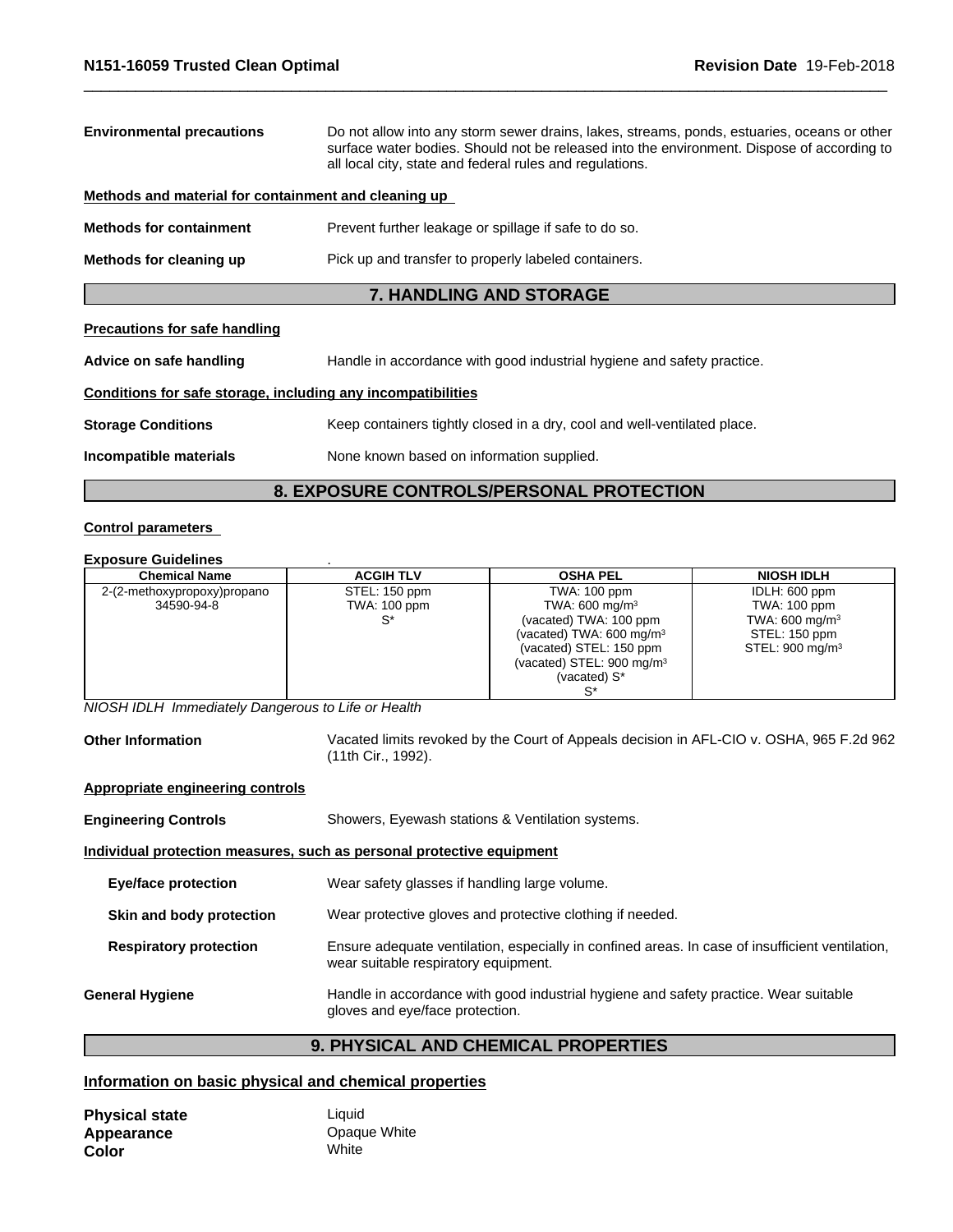| Odor<br><b>Odor threshold</b>     | Typical Acrylic Polymer<br>No Information available |                        |
|-----------------------------------|-----------------------------------------------------|------------------------|
| <b>Property</b>                   | Values                                              | Remarks • Method       |
| рH                                | $8.0 - 9.0$                                         |                        |
| <b>Specific Gravity</b>           | 1.025                                               |                        |
| <b>Viscosity</b>                  | < 25 cP @ 25°C                                      |                        |
| Melting point/freezing point      | No Information available                            |                        |
| <b>Flash point</b>                | Above 200°F                                         |                        |
| Boiling point / boiling range     | 100 °C / 212 °F Degrees                             |                        |
| <b>Evaporation rate</b>           | < 1                                                 | (butyl acetate $= 1$ ) |
| Flammability (solid, gas)         | No data available                                   |                        |
| <b>Flammability Limits in Air</b> |                                                     |                        |
| <b>Upper flammability limit:</b>  | No Information available                            |                        |
| Lower flammability limit:         | No Information available                            |                        |
| Vapor pressure                    | No Information available                            |                        |
| Vapor density                     | No Information available                            |                        |
| <b>Water solubility</b>           | Complete                                            |                        |
| <b>Partition coefficient</b>      | No Information available                            |                        |
| <b>Autoignition temperature</b>   | No Information available                            |                        |
| Decomposition temperature         | No Information available                            |                        |
| <b>Other Information</b>          |                                                     |                        |
| <b>Density Lbs/Gal</b>            | 8.55                                                |                        |
| <b>VOC Content (%)</b>            | 4.8                                                 |                        |

# **10. STABILITY AND REACTIVITY**

## **Reactivity**

No data available

# **Chemical stability**

Stable under recommended storage conditions.

## **Possibility of Hazardous Reactions**

None under normal processing.

#### **Conditions to avoid**

Extremes of temperature and direct sunlight.

#### **Incompatible materials**

None known based on information supplied.

#### **Hazardous Decomposition Products**

None known based on information supplied.

# **11. TOXICOLOGICAL INFORMATION**

# **Information on likely routes of exposure**

## **Product Information**

| Chemical Name       | Oral LD50                                                                                                                  | <b>Dermal LD50</b>                                               | <b>Inhalation LC50</b> |
|---------------------|----------------------------------------------------------------------------------------------------------------------------|------------------------------------------------------------------|------------------------|
| <b>Ingestion</b>    | Do not taste or swallow. May cause gastro intestinal irritation.                                                           |                                                                  |                        |
| <b>Skin Contact</b> | Avoid contact with skin. Prolonged or repeated contact may dry skin and cause irritation.                                  |                                                                  |                        |
| Eye contact         |                                                                                                                            | Avoid contact with eyes. Contact with eyes may cause irritation. |                        |
| <b>Inhalation</b>   | Avoid breathing vapors or mists. Inhalation of vapors in high concentration may cause<br>irritation of respiratory system. |                                                                  |                        |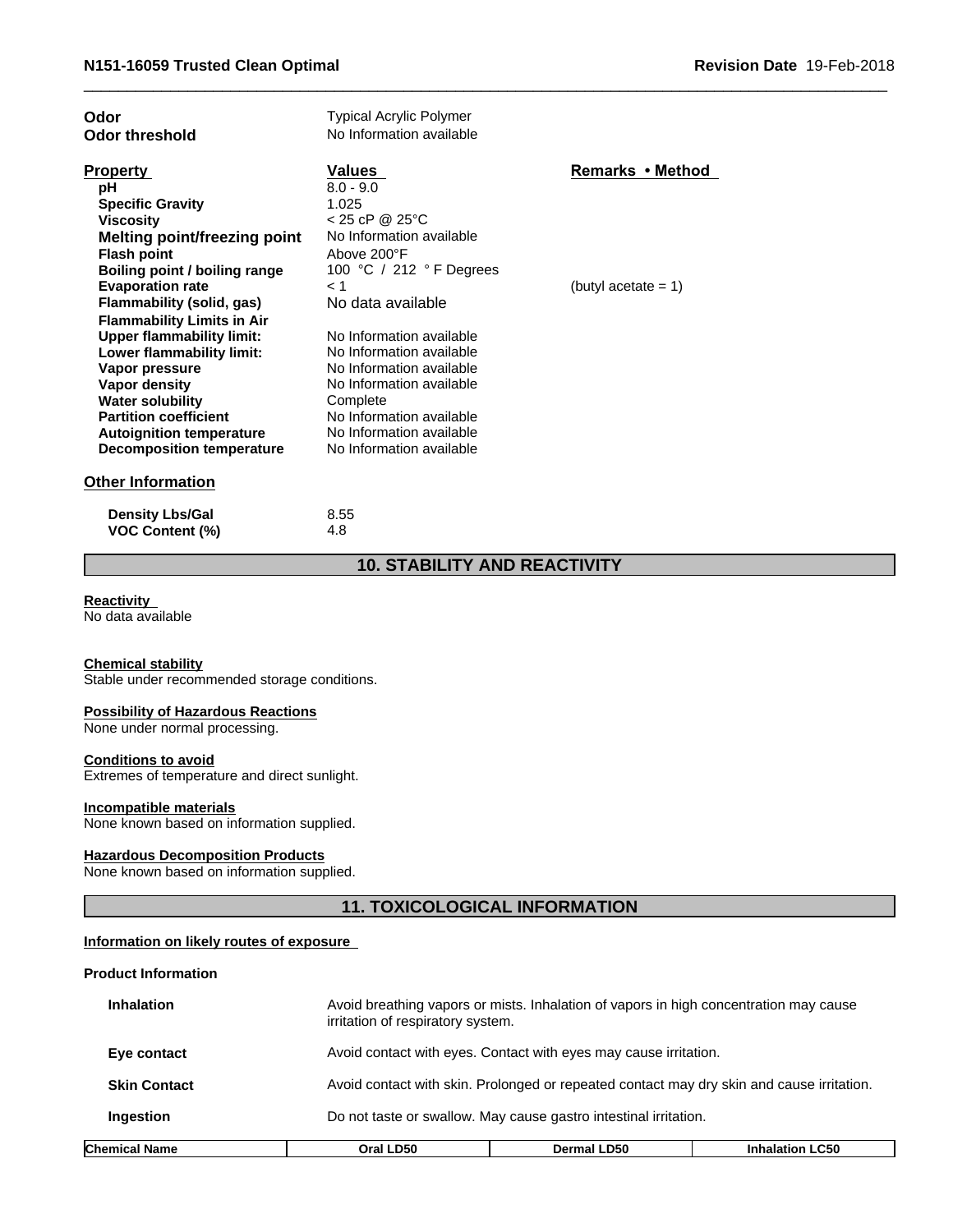| Tributoxvethvl<br>l Phosphate | Rat<br>= 3 a/ka | Rabbit<br>1 C<br>.6 mL/ka | Rat<br>1 ma/L<br>. 4<br>> 0.4<br><u>т.</u><br>. . |  |
|-------------------------------|-----------------|---------------------------|---------------------------------------------------|--|
| 78-51-3                       |                 |                           |                                                   |  |

# **Information on toxicological effects**

**Symptoms** No Information available.

## **Delayed and immediate effects as well as chronic effects from short and long-term exposure**

| <b>Sensitization</b>          | No Information available. |
|-------------------------------|---------------------------|
| <b>Germ cell mutagenicity</b> | No Information available. |
| Carcinogenicity               | No Information available. |
| <b>Reproductive toxicity</b>  | No Information available. |
| <b>STOT - single exposure</b> | No Information available. |
| STOT - repeated exposure      | No Information available. |
| <b>Aspiration hazard</b>      | No Information available. |
|                               |                           |

## **Numerical measures of toxicity - Product Information**

**Unknown Acute Toxicity** 0% of the mixture consists of ingredient(s) of unknown toxicity

**The following values are calculated based on chapter 3.1 of the GHS document** .

| ATEmix (oral)                        | 8.048.00  |
|--------------------------------------|-----------|
| ATEmix (dermal)                      | 35.928.00 |
| <b>ATEmix (inhalation-dust/mist)</b> | 265.73    |

# **12. ECOLOGICAL INFORMATION**

## **Ecotoxicity**

23.63% of the mixture consists of components(s) of unknown hazards to the aquatic environment

| <b>Chemical Name</b>              | Algae/aquatic plants               | <b>Fish</b>                         | Crustacea                       |
|-----------------------------------|------------------------------------|-------------------------------------|---------------------------------|
| <b>Tributoxyethyl Phosphate</b>   |                                    | 10.4 - 12.0: 96 h Pimephales        |                                 |
| 78-51-3                           |                                    | promelas mg/L LC50 flow-through     |                                 |
| 2-(2-ethoxyethoxy) ethanol        |                                    | 10000: 96 h Lepomis macrochirus     | 3940 - 4670: 48 h Daphnia magna |
| 111-90-0                          |                                    | mg/L LC50 static 19100 - 23900: 96  | mg/L EC50                       |
|                                   |                                    | h Lepomis macrochirus mg/L LC50     |                                 |
|                                   |                                    | flow-through 11400 - 15700: 96 h    |                                 |
|                                   |                                    | Oncorhynchus mykiss mg/L LC50       |                                 |
|                                   |                                    | flow-through 11600 - 16700: 96 h    |                                 |
|                                   |                                    | Pimephales promelas mg/L LC50       |                                 |
|                                   |                                    | flow-through 13400: 96 h Salmo      |                                 |
|                                   |                                    | gairdneri mg/L LC50 flow-through    |                                 |
| [2-(2-Methoxymethylethoxy)methyle |                                    | 11619: 96 h Pimephales promelas     | 10: 48 h Daphnia magna mg/L     |
| thoxy]-propanol                   |                                    | mg/L LC50 static                    | EC50                            |
| 25498-49-1                        |                                    |                                     |                                 |
| 2-(2-methoxypropoxy)propano       |                                    | 10000: 96 h Pimephales promelas     | 1919: 48 h Daphnia magna mg/L   |
| 34590-94-8                        |                                    | mg/L LC50 static                    | <b>LC50</b>                     |
| Methyl Chloro Isothiazolinone     | $0.03 - 0.13$ : 96 h               | 1.6: 96 h Oncorhynchus mykiss       | 0.12 - 0.3: 48 h Daphnia magna  |
| 26172-55-4                        | Pseudokirchneriella subcapitata    | mg/L LC50 semi-static               | mg/L EC50 Flow through 0.71 -   |
|                                   | mg/L EC50 static 0.11 - 0.16: 72 h |                                     | 0.99: 48 h Daphnia magna mg/L   |
|                                   | Pseudokirchneriella subcapitata    |                                     | EC50 Static 4.71: 48 h Daphnia  |
|                                   | mg/L EC50 static 0.31: 120 h       |                                     | magna mg/L EC50                 |
|                                   | Anabaena flos-aquae mg/L EC50      |                                     |                                 |
| Magnesium Chloride                | 2200: 72 h Desmodesmus             | 1970 - 3880: 96 h Pimephales        | 140: 48 h Daphnia magna mg/L    |
| 7786-30-3                         | subspicatus mg/L EC50              | promelas mg/L LC50 static 4210: 96  | EC50 Static 1400: 24 h Daphnia  |
|                                   |                                    | h Gambusia affinis mg/L LC50 static | magna mg/L EC50                 |

## **Persistence and degradability**

No Information available.

## **Bioaccumulation**

Bioaccumulative potential.

| . .<br>Chemical<br>' Name    | $- - -$<br><b>CORTIGIED</b><br>τιτιοι<br>а |
|------------------------------|--------------------------------------------|
| Phosphate<br>I ributoxvethvl | 70<br>ה ה<br><u>n</u><br>J.UJ              |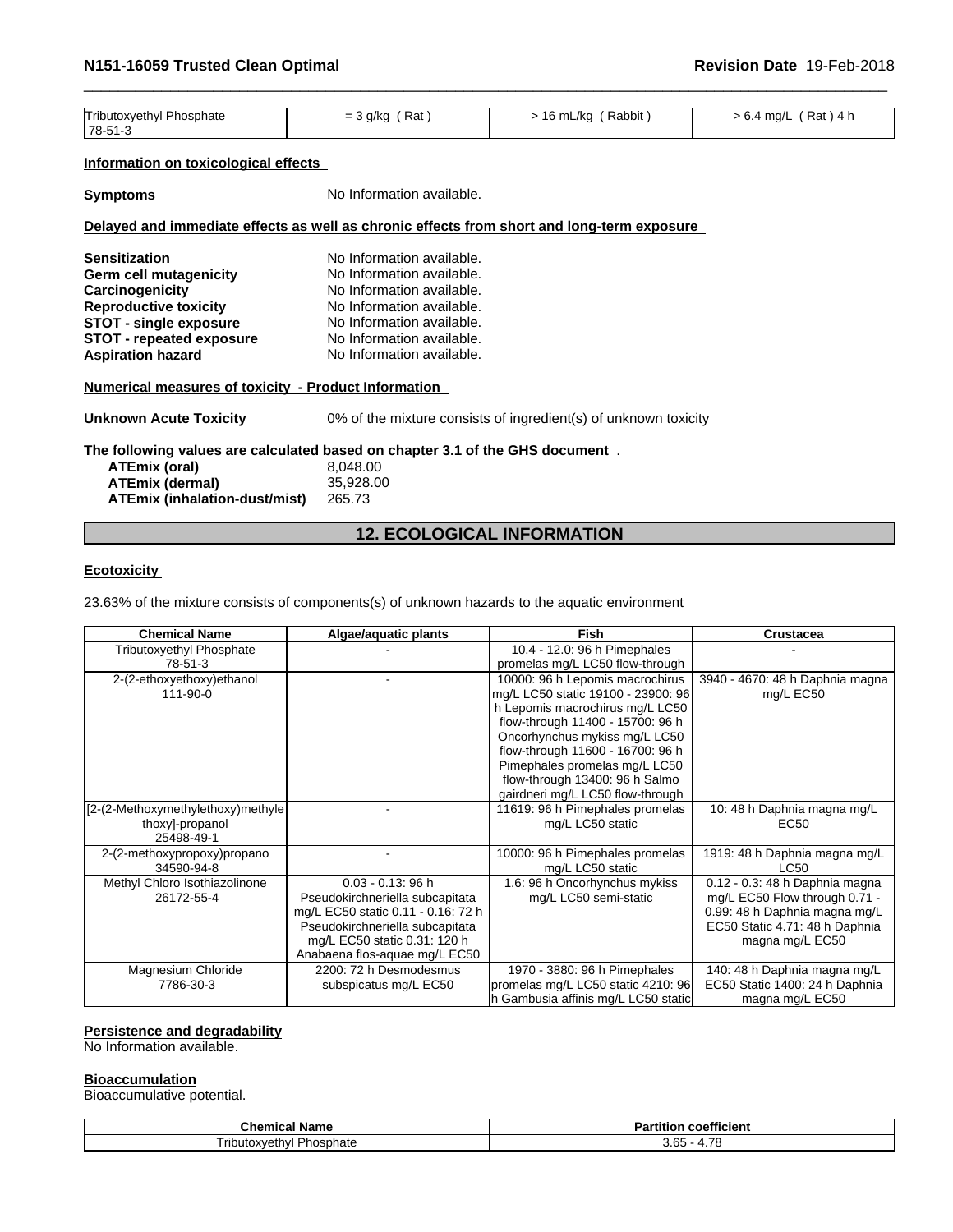78-51-3

**Other adverse effects** No Information available

# **13. DISPOSAL CONSIDERATIONS**

| Waste treatment methods       |                                                                                                        |
|-------------------------------|--------------------------------------------------------------------------------------------------------|
| Disposal of wastes            | Disposal should be in accordance with applicable regional, national and local laws and<br>regulations. |
| <b>Contaminated packaging</b> | Do not reuse container.                                                                                |

This product contains one or more substances that are listed with the State of California as a hazardous waste.

## **14. TRANSPORT INFORMATION**

The basic description below is specific to the container size. This information is provided for at a glance DOT information. Please refer to the container and/or shipping papers for the appropriate shipping description before tendering this material for shipment. For additional information, please contact the distributor listed in section 1 of this SDS.

| <b>DOT</b> | Not regulated |  |
|------------|---------------|--|
|            |               |  |

**TDG** Not regulated

# **15. REGULATORY INFORMATION**

| <b>International Inventories</b> |          |  |
|----------------------------------|----------|--|
| TSCA                             | Complies |  |
| <b>DSL/NDSL</b>                  | Complies |  |

 **Legend:** 

 **TSCA** - United States Toxic Substances Control Act Section 8(b) Inventory  **DSL/NDSL** - Canadian Domestic Substances List/Non-Domestic Substances List

## **US Federal Regulations**

#### **SARA 313**

Section 313 of Title III of the Superfund Amendments and Reauthorization Act of 1986 (SARA). This product contains a chemical or chemicals which are subject to the reporting requirements of the Act and Title 40 of the Code of Federal Regulations, Part 372

| <b>Chemical Name</b>                                          | <b>SARA 313 - Threshold Values %</b> |
|---------------------------------------------------------------|--------------------------------------|
| 2-(2-ethoxyethoxy)ethanol - 111-90-0                          | 1.0                                  |
| [2-(2-Methoxymethylethoxy)methylethoxy]-propanol - 25498-49-1 | .0                                   |
| Zinc ammonium carbonate -                                     | 1.0                                  |
| <b>SARA 311/312 Hazard Categories</b>                         |                                      |
| Acute health hazard                                           | No                                   |
| <b>Chronic Health Hazard</b>                                  | No                                   |
| <b>Fire hazard</b>                                            | No                                   |
| Sudden release of pressure hazard                             | No                                   |
| <b>Reactive Hazard</b>                                        | No                                   |

#### **CWA (Clean WaterAct)**

This product does not contain any substances regulated as pollutants pursuant to the Clean Water Act (40 CFR 122.21 and 40 CFR 122.42)

# **CERCLA**

This material, as supplied, does not contain any substances regulated as hazardous substances under the Comprehensive Environmental Response Compensation and Liability Act (CERCLA) (40 CFR 302) or the Superfund Amendments and Reauthorization Act (SARA) (40 CFR 355). There may be specific reporting requirements at the local, regional, or state level pertaining to releases of this material